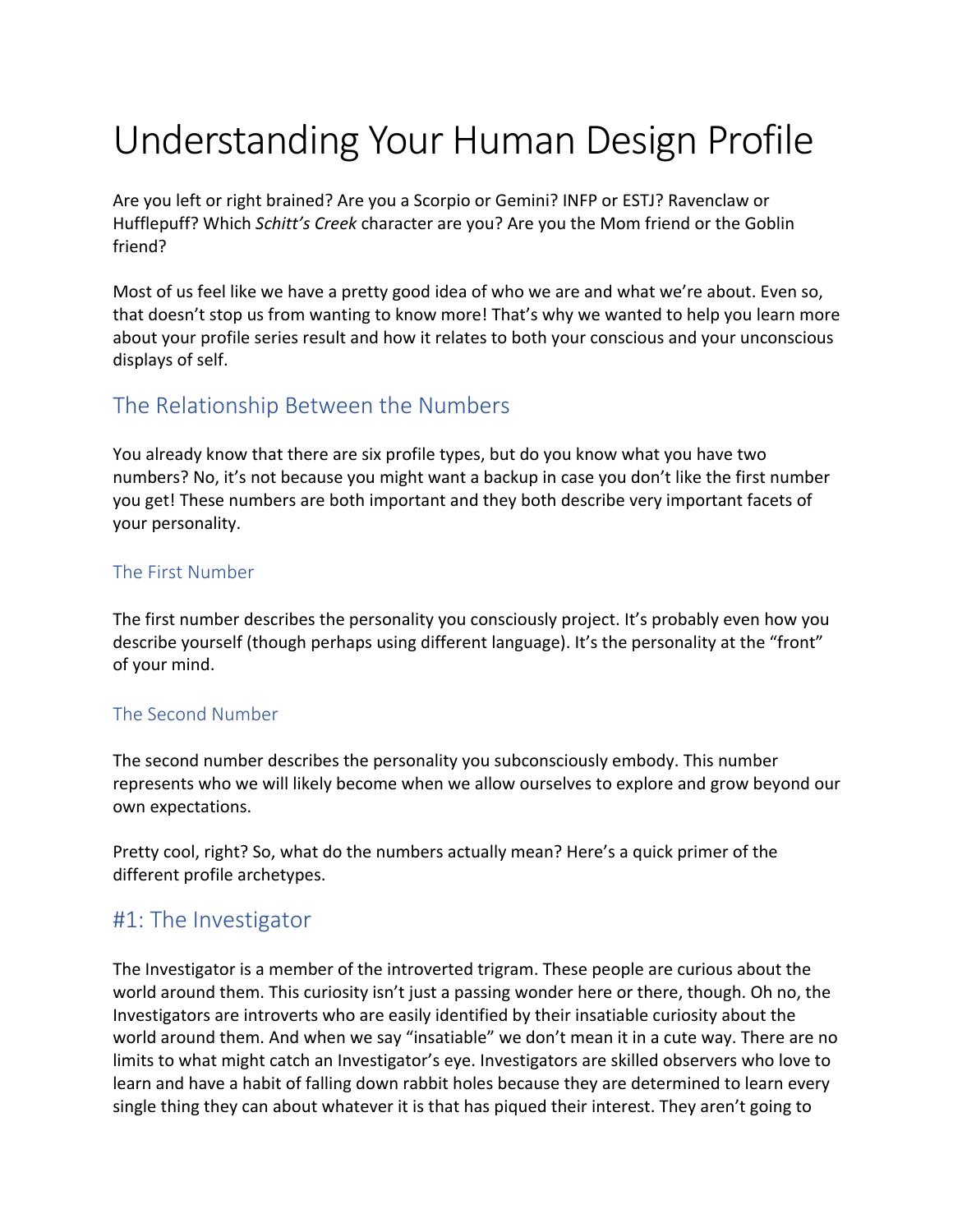come up for air until they've exhausted the well of knowledge on whatever subject they currently tackle, so, if you are friends with an Investigator, be prepared to hear a lot about their current curiosities when they finally do remember to return your text.

That said, the Investigator is not obtuse! Remember, they are skilled observers. They are also incredibly empathetic and are known for their ability to smooth out others' ruffled feathers.

# #2. The Hermit

Hermits are introverts who like to live simple lives. They pretty much just want to stay home, tend to their gardens, and eat awesome food. They love their solitude and often require a stretch of it to "recharge" after being social. But make no mistake, our shy loners are not boring! They have gifts that are so innate that they might not even realize they have them. What makes this personality type challenging is that they have a difficult time forcing themselves to do things or care about things that they are not already interested in, so they might not have accomplished much in school or if they take a job "just to pay the bills." Once you see them tackle something they're interested in or enjoy, though, watch out!

# #3. The Martyr

Unlike the martyrs you might be thinking of from the history books, this profile is more about learning as they go. They are at their best when they have a wide array of opportunities and adventures to choose from. And, because they learn best by trial and error, the Martyrs recover quickly from mistakes and failures; often just by moving on to the next thing. Martyrs are also considered introverts and are bad at taking others' advice. They only really learn or accept things that they experience for themselves—even if that experience hurts (hence the name)! That said, the Martyr is also excellent at adapting to their surroundings. They don't fear change, they embrace it!

## #4. The Opportunist

Unlike our first three profiles (introverts) the Opportunist is an extrovert. Opportunists are, in spite of their profile titles, warm and friendly people who love spending time with friends. When you think of a "social butterfly" and you'll probably be thinking of an Opportunist. Opportunists thrive on social interaction—indeed, they are only happy when their relationships are happy and healthy--but they aren't takers. On the contrary! The Opportunist's goal is to help everyone they meet feel important and valued. They are also fantastic at making connections—not just for themselves but between people they know.

## #5. The Heretic

Like the Opportunist, our Heretics are extroverted givers. This is both the Heretic's strength and their weakness. Heretics are often put on pedestals and seen as "heroes" to those around them